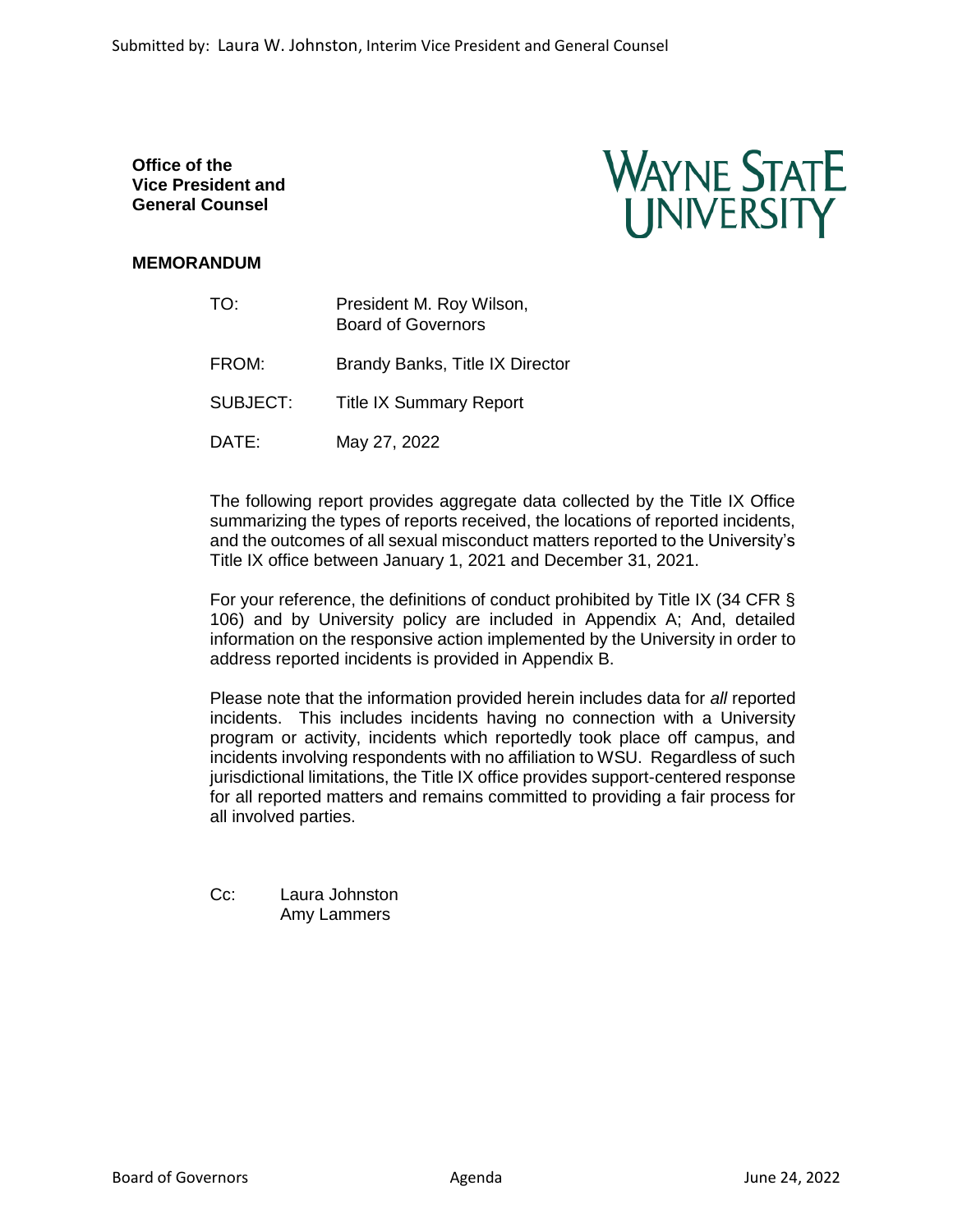## **Title IX Reporting Summary**

Type, frequency, and location of all incidents reported to the Title IX Office in 2021

|  | Note: Appendix A provides defintions for each type of prohibited conduct. |  |  |  |  |  |  |
|--|---------------------------------------------------------------------------|--|--|--|--|--|--|
|--|---------------------------------------------------------------------------|--|--|--|--|--|--|

|                                                         | <b>On-Campus</b>                                              |                                  |                            | Off-Campus                                 |                                   |                                  |              |
|---------------------------------------------------------|---------------------------------------------------------------|----------------------------------|----------------------------|--------------------------------------------|-----------------------------------|----------------------------------|--------------|
| <b>Type of Misconduct</b><br>Reported                   | <b>On Campus</b><br><b>Excludes Student</b><br><b>Housing</b> | <b>Student</b><br><b>Housing</b> | <b>Satellite</b><br>Campus | Clinical /<br><b>Internship Site</b>       | Online / Digital<br>Communication | Other Off-<br>Campus<br>Location | <b>Total</b> |
| Domestic / Dating<br>Violence                           |                                                               | 3                                |                            |                                            | 1                                 | 5                                | 9            |
| Sexual Assault:<br>Non-Consensual Sexual<br>Contact     | $\mathbf{1}$                                                  | 1                                |                            |                                            |                                   | $\mathbf{1}$                     | 3            |
| Sexual Assault:<br>Non-Consensual Sexual<br>Penetration |                                                               | $\overline{2}$                   |                            |                                            |                                   | 4                                | 6            |
| Stalking                                                | 1                                                             | 1                                |                            |                                            | $\mathbf{1}$                      | $\overline{2}$                   | 5            |
| Sexual Harassment                                       | $\mathbf{1}$                                                  | 3                                |                            | 6                                          | 12                                | $\mathbf{1}$                     | 23           |
| Unknown/Other/<br>Insufficient Information              | 11                                                            | $\overline{2}$                   |                            | $\overline{c}$                             | $\overline{c}$                    | $\overline{2}$                   | 19           |
| <b>Total</b>                                            | 14                                                            | 12                               | $\mathbf 0$                | 8                                          | 16                                | 15                               | 65           |
|                                                         | <b>Total Reported On-Campus Incidents</b>                     |                                  |                            | <b>Total Reported Off-Campus Incidents</b> |                                   |                                  |              |
|                                                         | 26                                                            |                                  |                            | 39                                         |                                   |                                  |              |

Reported incidents that involve more than one type of allegation are categorized on the basis of the most severe allegation (e.g. Non-Consensual Sexual Contact and Sexual Harassment is categorized as Non-Consensual Sexual Contact).

Disclosure Data in this report utilizes definitions of prohibited conduct that are more expansive than the statistical information included in the University's Annual Security Report required under the federal Clery Act. As such, it is important to note that the Annual Security Report does not include all reported incidents of sexual misconduct that may be reported to the Title IX Office.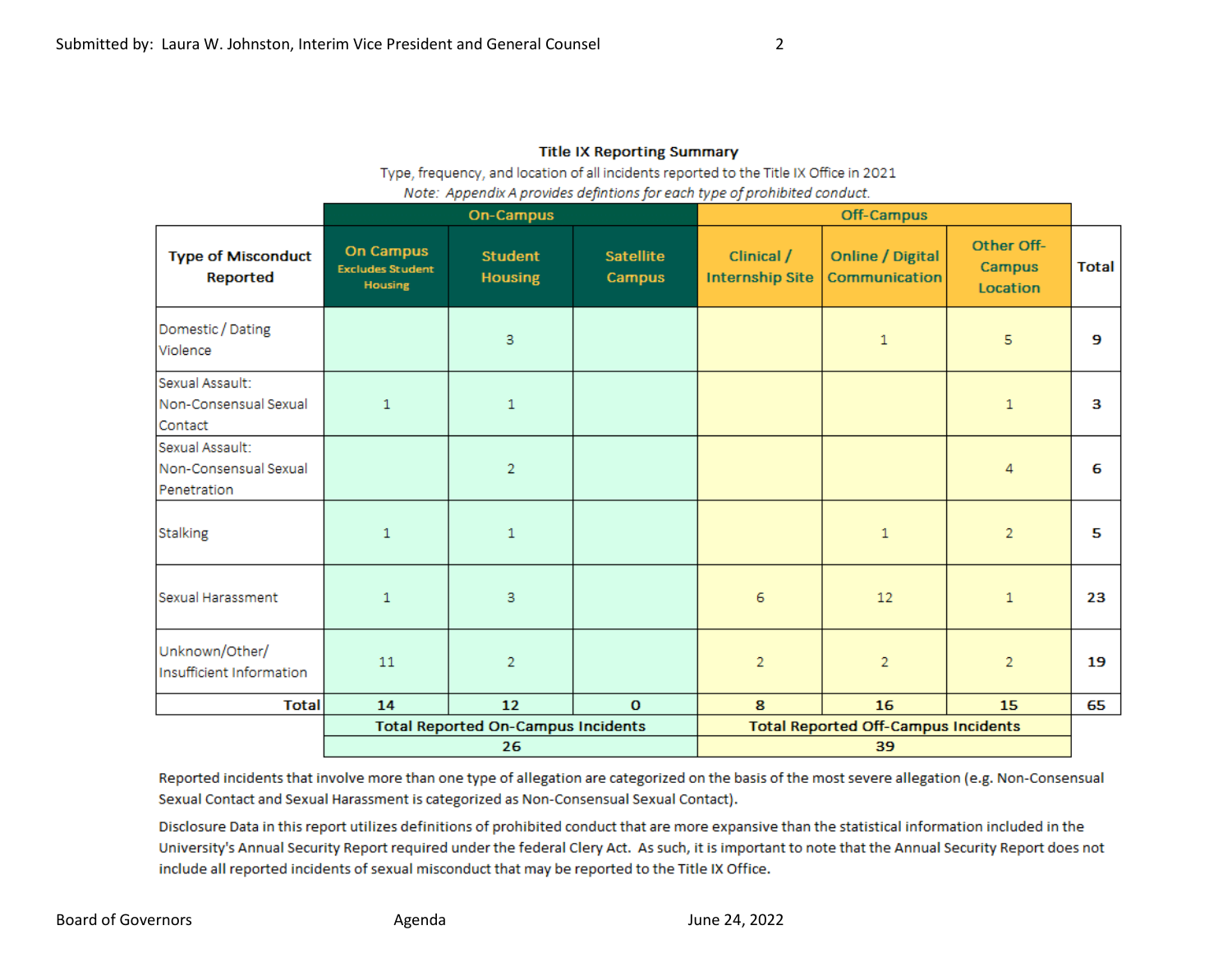## **Resolution Summary**

The following chart is a complete log of all contacts with the Title IX Office regarding matters in which the Claimant was a WSU student at the time the reported incident occurred. Many contacts involve concerns that are beyond the investigatory reach of the Title IX Office. However, supportive measures and resource referrals are offered in all matters reported to the Title IX Office.

| <b>Type of Misconduct</b><br>Reported      | <b>Report Frequency</b> | <b>Outcome and Resolution</b>                                                 |
|--------------------------------------------|-------------------------|-------------------------------------------------------------------------------|
|                                            |                         | 5 - Closed After Assessment - Respondent Not Affiliated with WSU              |
| Domestic/Dating Violence                   | 9                       | 1 - Closed After Assessment - Claimant Did Not Respond to Outreach            |
|                                            |                         | 2 - Closed After Assessment - Claimant Declined Participation                 |
|                                            |                         | 1 - Referral for Intervention by Appropriate Administrator or Office          |
| Sexual Assault:                            |                         | 1 - Closed After Assessment - Respondent Not Affiliated with WSU              |
| Non-Consensual Sexual                      | 3                       | 1 - Closed After Assessment - Claimant Did Not Respond to Outreach            |
| <b>Contact</b>                             |                         | 1 - Closed After Assessment - Claimant Declined Participation                 |
|                                            |                         | 2 - Closed After Assessment - Respondent Not Affiliated with WSU              |
| Sexual Assault:                            |                         | 1 - Closed After Assessment - University Does Not Have Jurisdiction           |
| Non-Consensual Sexual                      | 6                       | 1 - Closed After Assessment - Insufficient Information to Fully Investigate   |
| Penetration                                |                         | 1 - Closed After Assessment - Claimant Declined Participation                 |
|                                            |                         | 1 - Formal Investigation                                                      |
|                                            | 5                       | 2 - Closed After Assessment - Respondent Not Affiliated with WSU              |
| Stalking                                   |                         | 1 - Closed After Assessment - Insufficient Information to Fully Investigate   |
|                                            |                         | 2 - Closed After Assessment - Claimant Declined Participation                 |
|                                            |                         | 3 - Closed After Assessment - Respondent Not Affiliated with WSU              |
| Sexual Harassment                          |                         | 1 - Closed After Assessment - Insufficient Information to Fully Investigate   |
|                                            | 23                      | 4 - Closed After Assessment - Claimant Did Not Respond to Outreach            |
|                                            |                         | 7 - Closed After Assessment - Claimant Declined Participation                 |
|                                            |                         | 4 - Closed After Assessment - Allegations Do Not Constitute Policy Violation  |
|                                            |                         | 3 - Referral for Intervention by Appropriate Administrator or Office          |
|                                            |                         | 1 - Formal Investigation                                                      |
| Unknown/Other/<br>Insufficient Information | 19                      | 2 - Closed After Assessment - Respondent Not Affiliated with WSU              |
|                                            |                         | 3 - Closed After Assessment - Claimant Did Not Respond to Outreach            |
|                                            |                         | 14 - Closed After Assessment - Allegations Do Not Constitute Policy Violation |
| Total                                      | 65                      |                                                                               |

Note: Appendix B contains additional information regarding incident response.

The Title IX Director reviews all reported incidents, including those closed after initial assessment, to identify patterns, propose improvements to policies/procedures, and assess the need for additional training and education programs for our campus community.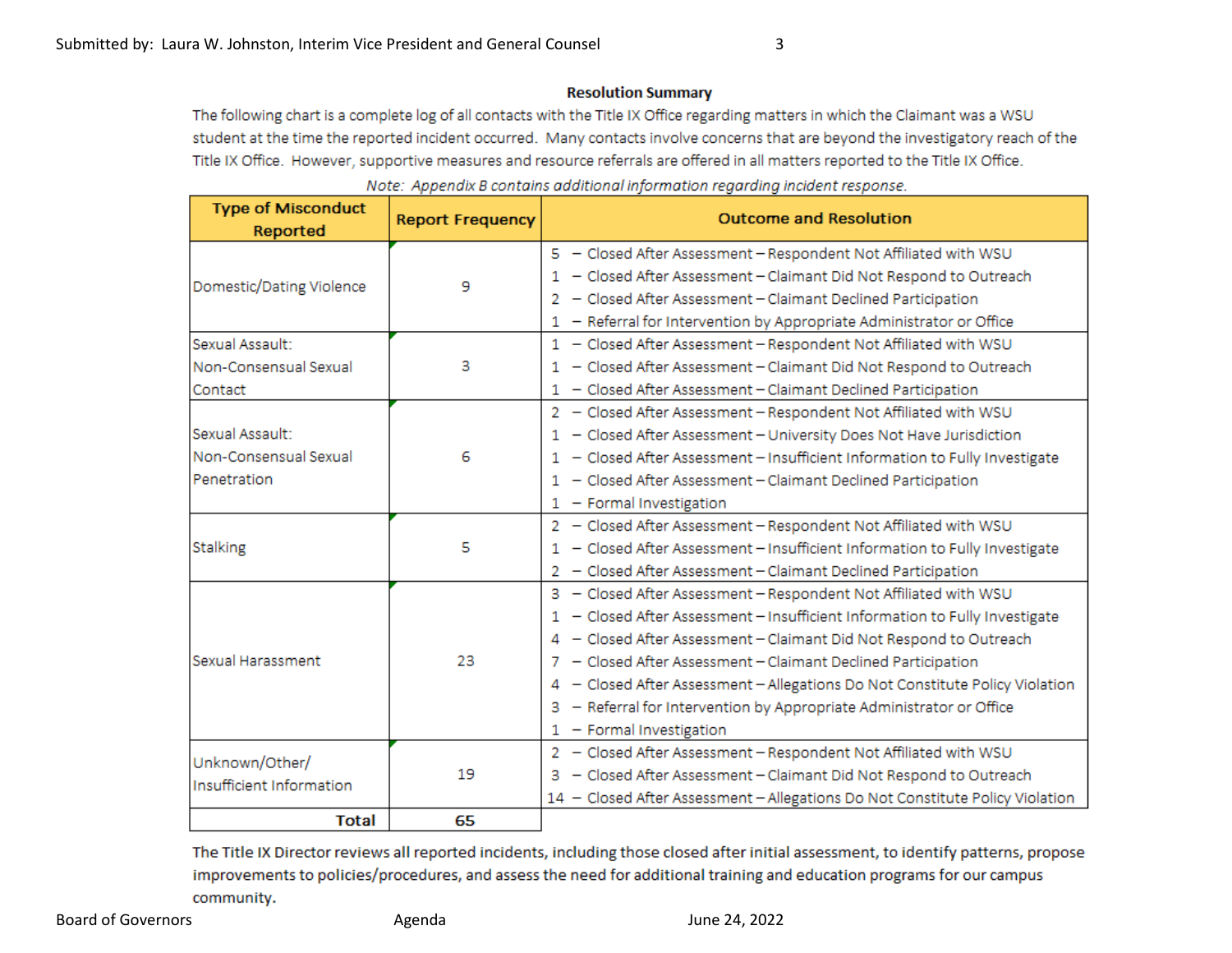#### **Appendix A: Definitions of Prohibited Conduct**

**Dating Violence** is violence committed by a person who is or has been in a social relationship of a romantic or intimate nature with the victim; and where the existence of such a relationship shall be determined based on a consideration of the following factors: the length of the relationship, the type of relationship, and the frequency of interaction between the persons involved in the relationship.

**Domestic Violence** includes felony or misdemeanor crimes of violence committed:

- by a current or former spouse or intimate partner of the victim,
- by a person with whom the victim shares a child in common,
- by a person who is cohabitating with or has cohabitated with the victim as a spouse or intimate partner,
- by a person similarly situated to a spouse of the victim under the domestic or family violence laws of the jurisdiction in which the crime of violence occurred, or
- by any other person against an adult or youth victim who is protected from that person's acts under the domestic or family violence laws of the jurisdiction in which the crime of violence occurred.

**Sexual Assault** as defined in 20 U.S.C. 1092(f)(6)(A)(v), any sexual act directed against another person, without the consent of the victim, including instances where the victim is incapable of giving consent.

**Sexual Assault: Non-Consensual Sexual Contact** (or attempts to commit the same) includes intentional contact with the intimate parts of another, causing an individual to touch their own intimate body parts, or disrobing or exposure of another's private parts without permission. Intimate body parts may include the breasts, genitals, buttocks, groin, or any other part of the body that is touched in a sexual manner.

**Sexual Assault: Non-consensual Sexual Penetration** (or attempts to commit the same) means any penetration, no matter how slight, of a bodily orifice (vagina, anus, or mouth) by any object or body part and/or any non-consensual contact between the mouth of one person and the genitalia or another person.

**Stalking** means engaging in a course of conduct directed at a specific person that would cause a reasonable person to fear for his or her safety or the safety of others; or suffer substantial emotional distress.

### **Sexual Harassment** is:

- **•** conduct on the basis of sex in which an employee of the University conditions the provision of an aid, benefit, or service of the University on an individual's participation in unwelcome sexual conduct; or
- unwelcome conduct on the basis of sex determined by a reasonable person to be so severe, pervasive, and objectively offensive that it effectively denies a person equal access to the University's education program or activity.

**Retaliation** is any materially adverse action taken by the University or any member of the University community, including, but not necessarily limited to, intimidation, threats, coercion, harassment or discrimination against an individual for engaging in Protected Activity.